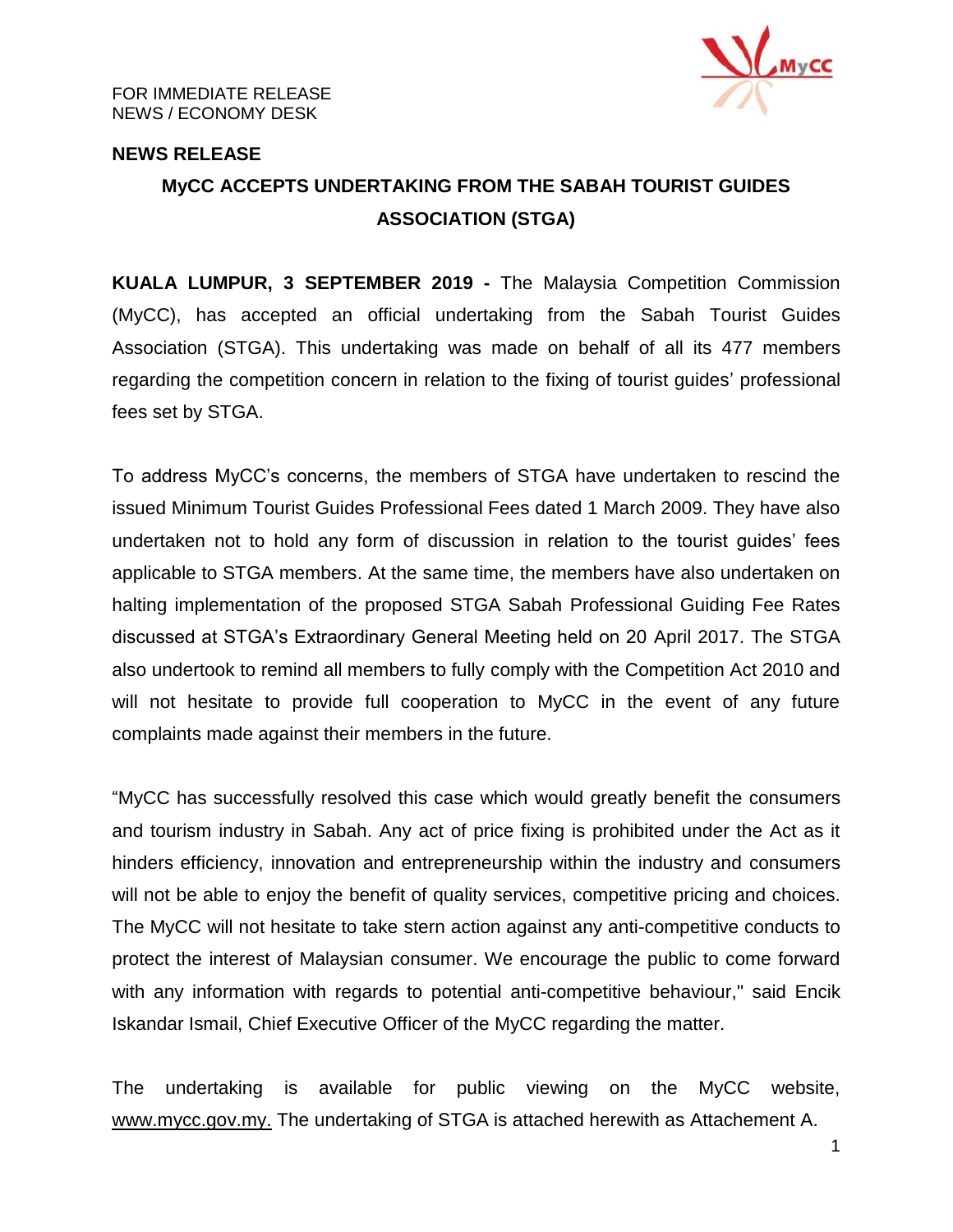

--end—

## **For media enquiries, please contact:**

Tel: +603 2273 2277

**Corporate Affairs Division**

**Malaysia Competition Commission**

## **About Malaysia Competition Commission (MyCC)**

Established in June 2011, MyCC is an independent body responsible for enforcing the Competition Act 2010, which was implemented to create healthy competition which would in turn stimulate productivity and innovation, thus creating wider choices of products for consumers, with better quality, at reasonable prices. The Act applies to all commercial activities conducted within and outside Malaysia that affect competition in the Malaysian market. It provides a regulatory framework including powers to investigate, adjudicate and impose penalties on the perpetrators of anti-competitive practices/conduct under the competition laws. For more information on the Act and the MyCC's activities, log on to [www.mycc.gov.my.](http://www.mycc.gov.my/)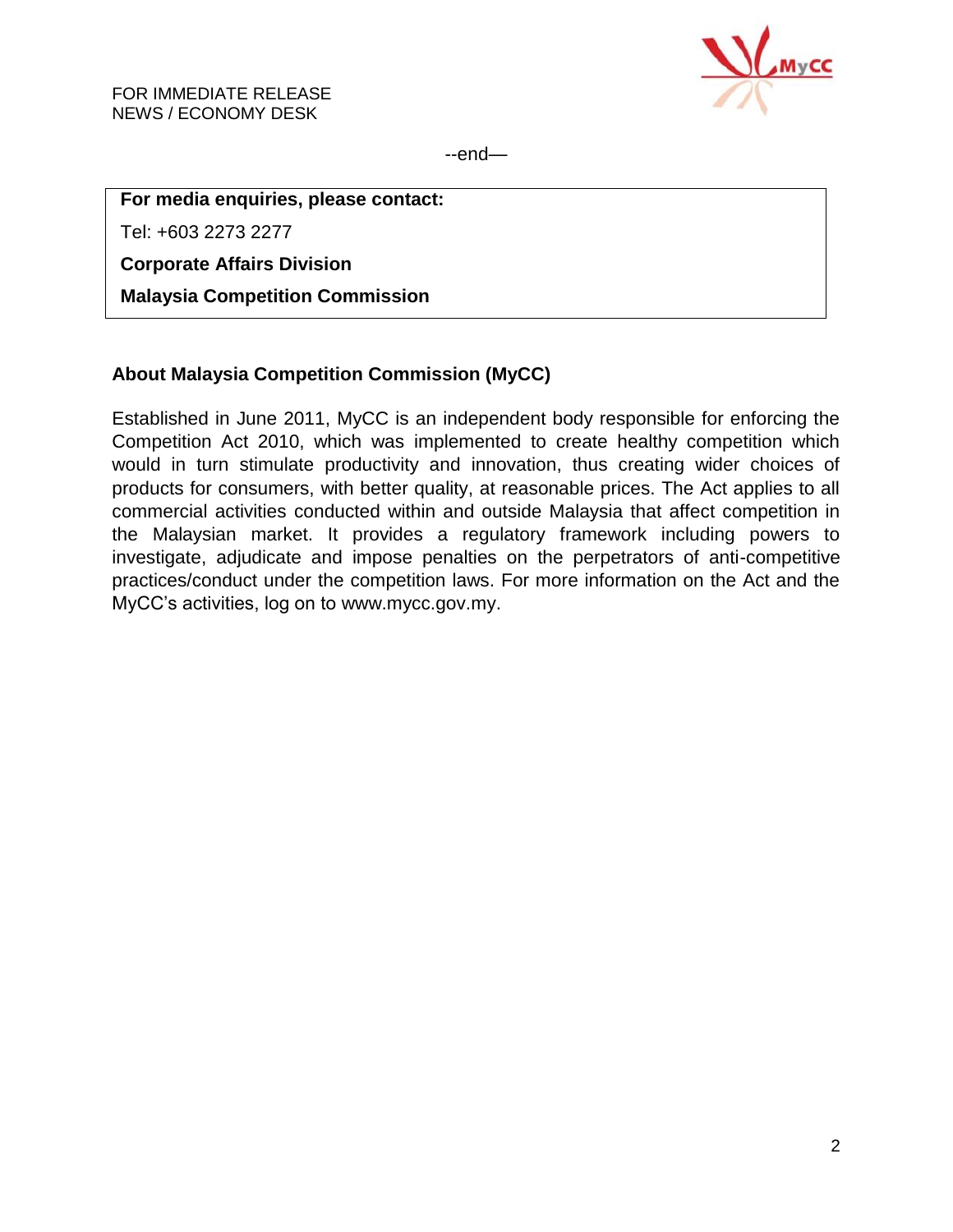

## **EDITOR'S NOTES:**

### **Details of Section 43 of the Act: Power to accept Undertaking**

- 1. The Act allows an enterprise to make legally binding undertakings without the need for a finding of an infringement by the MyCC. The MyCC has discretion whether to accept such undertakings and will take a number of factors into consideration when determining whether to accept undertakings or not.
- 2. These factors include, but are not limited to, the gravity of the infringement; the level of genuine cooperation received from the enterprise in assisting the MyCC (also referred to as the Commission) with its investigation and whether accepting the undertakings will efficiently and effectively address the competition concerns.

The Commission's power to accept undertakings are stated in section 43 of the Act, as follows:

*43. (1) The Commission may, subject to the conditions that the Commission may impose, accept from an enterprise an undertaking to do or refrain from doing anything as the Commission considers appropriate.*

*(2) If the Commission accepts an undertaking under subsection (1), the Commission shall, in relation to an infringement, close the investigation without making any finding of infringement and shall not impose a penalty on the enterprise.*

*(3) Any undertaking accepted by the Commission under this section shall be a document available for inspection by the public in a manner determined by the Commission.*

*(4) The provisions of any undertaking accepted by the Commission under this section shall be enforceable by the Commission as though those provisions had been set out in a decision given to the enterprise providing that undertaking pursuant to section 40.*